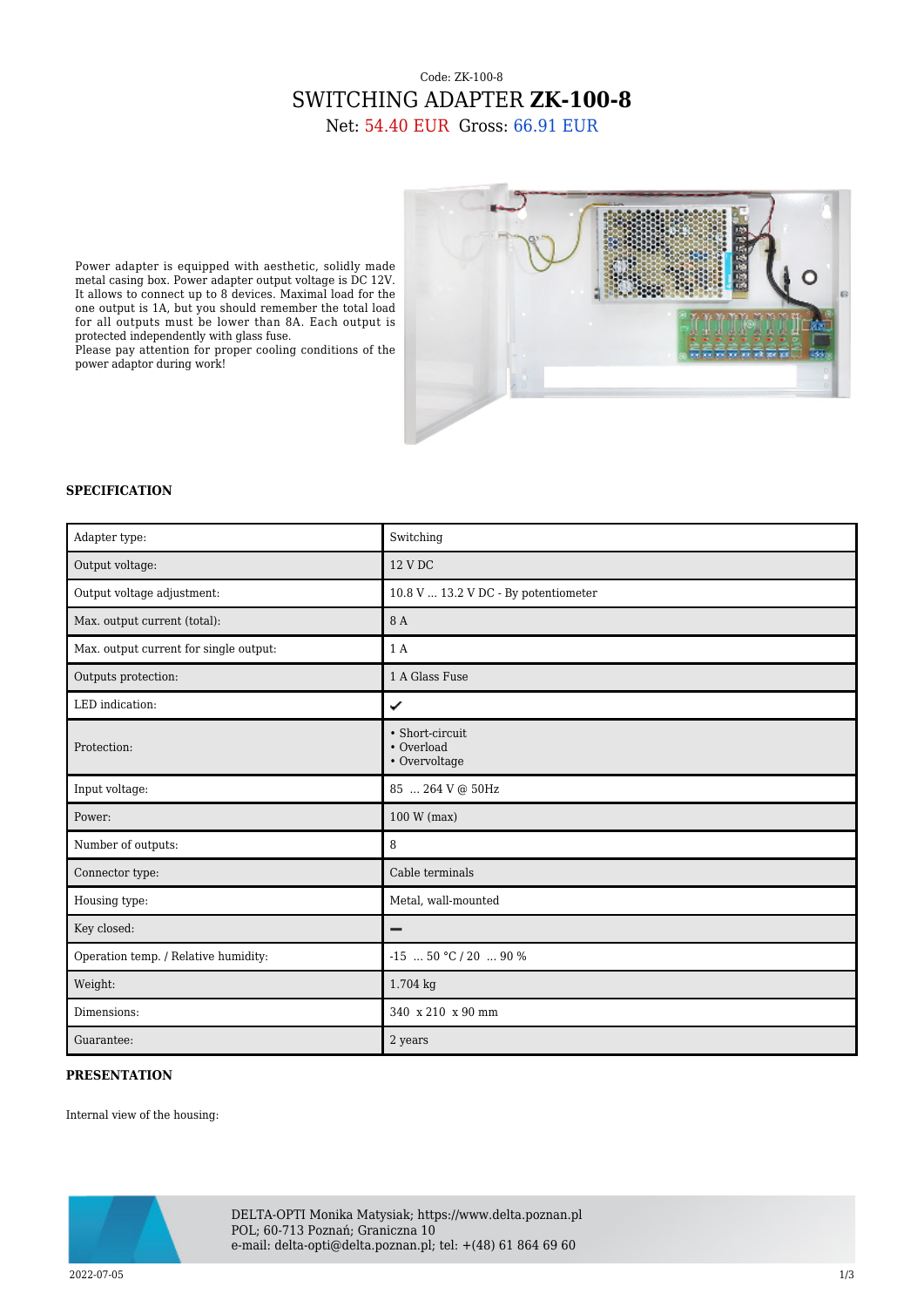

Front view:



Mounting side view:



DELTA-OPTI Monika Matysiak; https://www.delta.poznan.pl POL; 60-713 Poznań; Graniczna 10 e-mail: delta-opti@delta.poznan.pl; tel: +(48) 61 864 69 60

2022-07-05 2/3